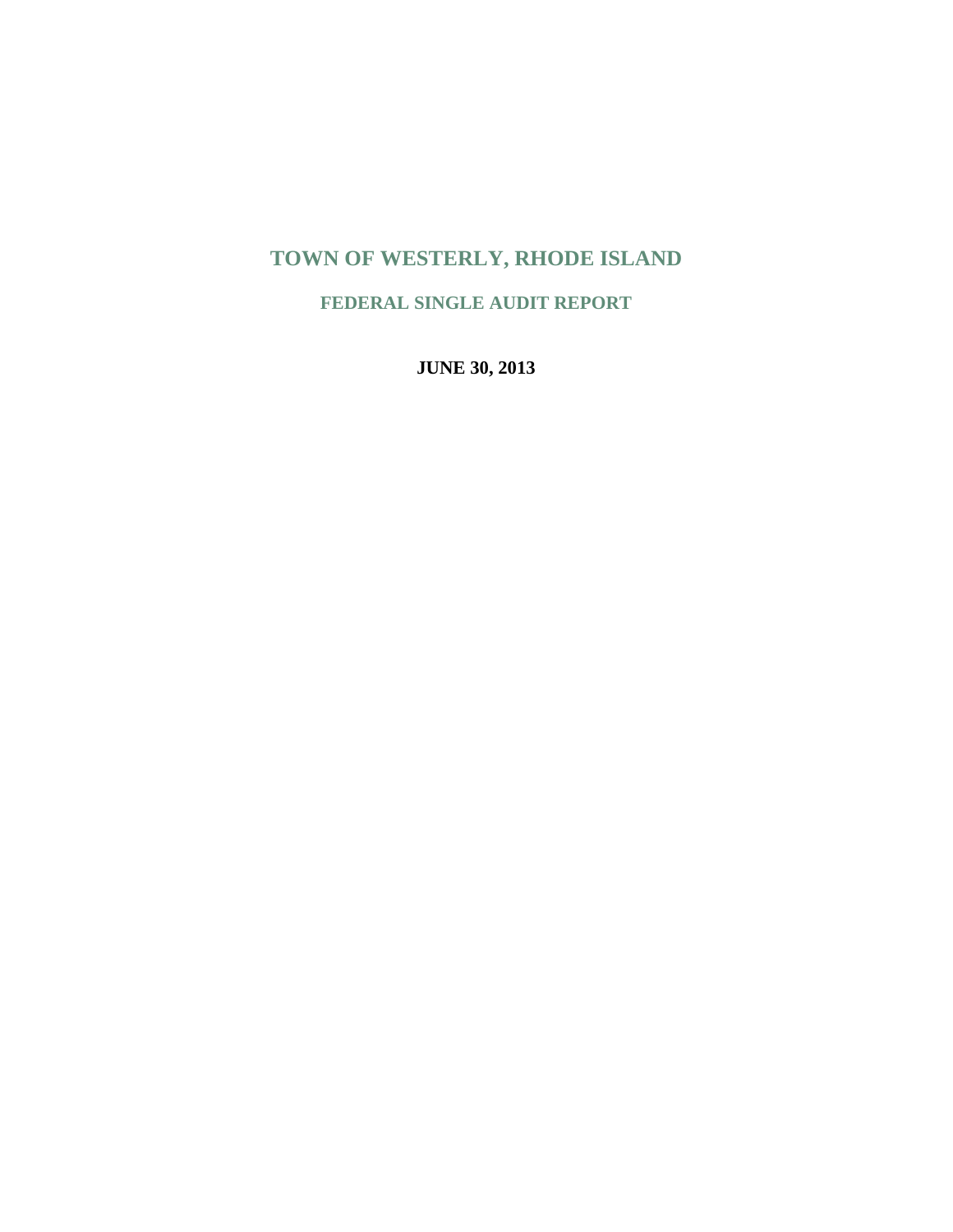# **TOWN OF WESTERLY, RHODE ISLAND**

# **FEDERAL SINGLE AUDIT REPORT**

# **JUNE 30, 2013**

# **TABLE OF CONTENTS**

| Independent Auditors' Report on Compliance for Each Major Federal Program; Report<br>on Internal Control over Compliance; and Report on the Schedule of Expenditures of |           |
|-------------------------------------------------------------------------------------------------------------------------------------------------------------------------|-----------|
| Federal Awards Required by OMB Circular A-133                                                                                                                           | $1 - 3$   |
| Schedule of Expenditures of Federal Awards                                                                                                                              | $4-6$     |
| Notes to Schedule of Expenditures of Federal Awards                                                                                                                     | 7         |
| Independent Auditors' Report on Internal Control over Financial Reporting and on<br>Compliance and Other Matters Based on an Audit of Financial Statements Performed    |           |
| in Accordance with <i>Government Auditing Standards</i>                                                                                                                 | $8-9$     |
| Schedule of Findings and Questioned Costs                                                                                                                               | $10 - 17$ |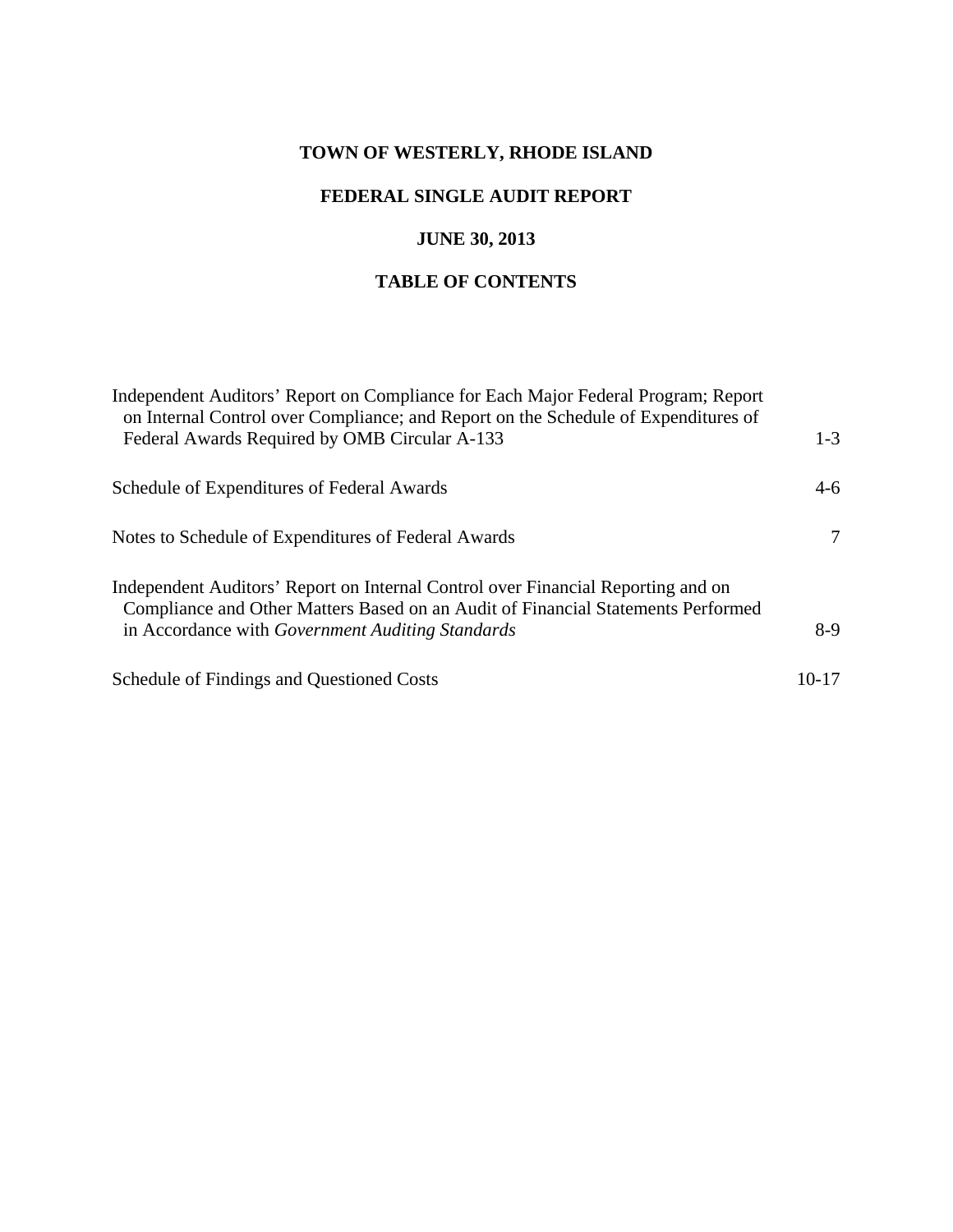

Accounting Tax Business Consulting

### **Independent Auditors' Report on Compliance for Each Major Federal Program; Report on Internal Control over Compliance; and Report on the Schedule of Expenditures of Federal Awards Required by OMB Circular A-133**

To the Honorable President and Members of the Town Council Town of Westerly, Rhode Island

#### **Report on Compliance for Each Major Federal Program**

We have audited the Town of Westerly, Rhode Island's compliance with the types of compliance requirements described in the *OMB Circular A-133 Compliance Supplement* that could have a direct and material effect on each of the Town of Westerly, Rhode Island's major federal programs for the year ended June 30, 2013. The Town of Westerly, Rhode Island's major federal programs are identified in the summary of auditors' results section of the accompanying schedule of findings and questioned costs.

#### *Management's Responsibility*

Management is responsible for compliance with the requirements of laws, regulations, contracts and grants applicable to its federal programs.

#### *Auditors' Responsibility*

Our responsibility is to express an opinion on compliance for each of the Town of Westerly, Rhode Island's major federal programs based on our audit of the types of compliance requirements referred to above. We conducted our audit of compliance in accordance with auditing standards generally accepted in the United States of America; the standards applicable to financial audits contained in *Government Auditing Standards*, issued by the Comptroller General of the United States; and OMB Circular A-133, *Audits of States, Local Governments, and Non-Profit Organizations*. Those standards and OMB Circular A-133 require that we plan and perform the audit to obtain reasonable assurance about whether noncompliance with the types of compliance requirements referred to above that could have a direct and material effect on a major federal program occurred. An audit includes examining, on a test basis, evidence about the Town of Westerly, Rhode Island's compliance with those requirements and performing such other procedures as we considered necessary in the circumstances.

We believe that our audit provides a reasonable basis for our opinion on compliance for each major federal program. However, our audit does not provide a legal determination of the Town of Westerly, Rhode Island's compliance.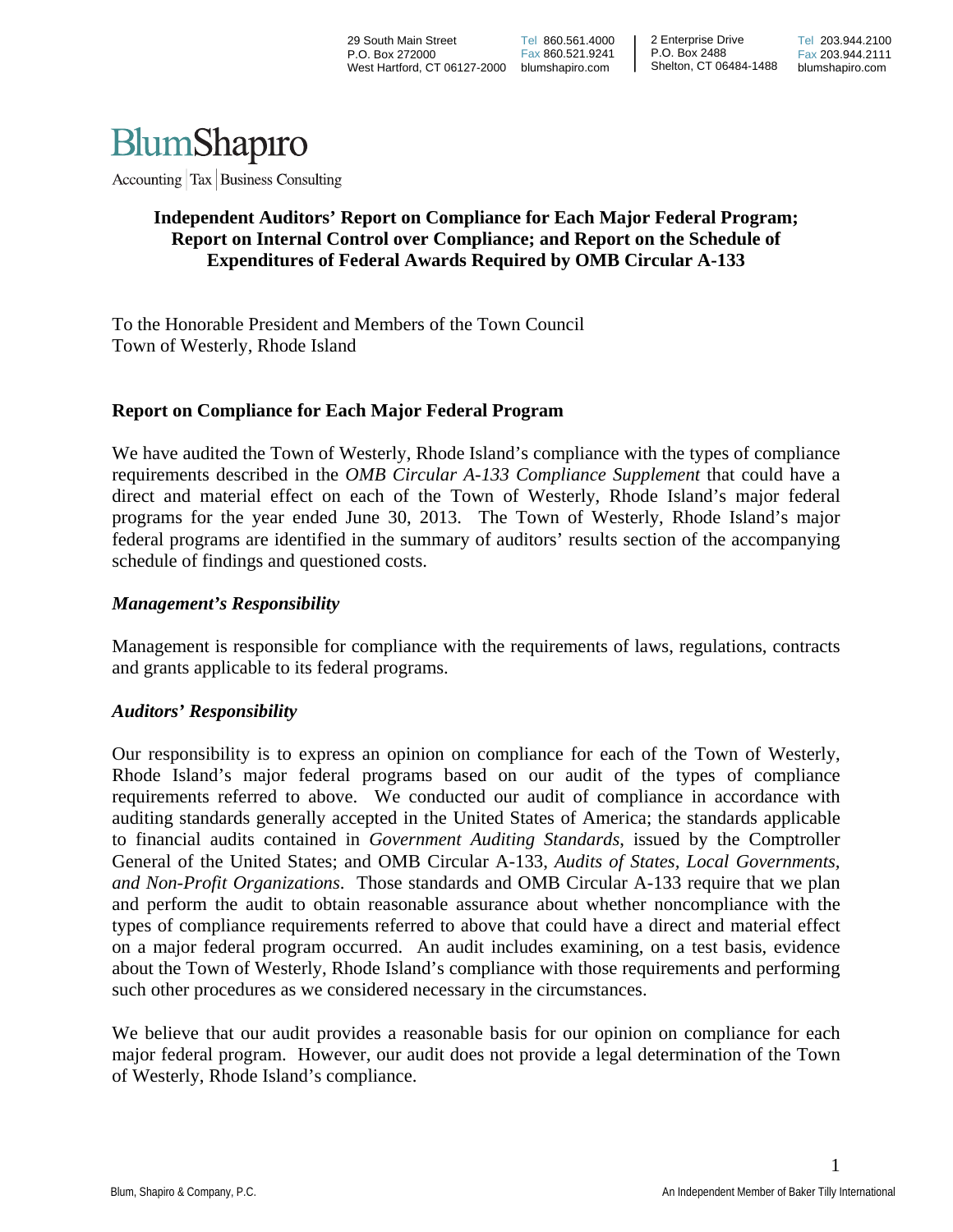# *Basis for Qualified Opinion on Community Development Block Grant*

As described in the accompanying schedule of findings and questioned costs, the Town of Westerly, Rhode Island, did not comply with requirements regarding CFDA #14.228 Community Development Block Grant as described in finding number 2013-001 for Subrecipient Monitoring. Compliance with such requirements is necessary, in our opinion, for the Town of Westerly, Rhode Island, to comply with the requirements applicable to that program.

# *Qualified Opinion on Community Development Block Grant*

In our opinion, except for the noncompliance described in the Basis for Qualified Opinion paragraph, the Town of Westerly, Rhode Island, complied, in all material respects, with the types of compliance requirements referred to above that could have a direct and material effect on Community Development Block Grant for the year ended June 30, 2013.

# *Unmodified Opinion on Each of the Other Major Federal Programs*

In our opinion, the Town of Westerly, Rhode Island, complied, in all material respects, with the types of compliance requirements referred to above that could have a direct and material effect on each of its other major federal programs identified in the summary of auditors' results section of the accompanying schedule of findings and questioned costs for the year ended June 30, 2013.

The Town of Westerly, Rhode Island's response to the noncompliance finding identified in our audit is described in the accompanying schedule of findings and questioned costs. The Town of Westerly, Rhode Island's response was not subjected to the auditing procedures applied in the audit of compliance and, accordingly, we express no opinion on the response.

# **Report on Internal Control over Compliance**

Management of the Town of Westerly, Rhode Island, is responsible for establishing and maintaining effective internal control over compliance with the types of compliance requirements referred to above. In planning and performing our audit of compliance, we considered the Town of Westerly, Rhode Island's internal control over compliance with the types of requirements that could have a direct and material effect on each major federal program to determine the auditing procedures that are appropriate in the circumstances for the purpose of expressing an opinion on compliance for each major federal program and to test and report on internal control over compliance in accordance with OMB Circular A-133, but not for the purpose of expressing an opinion on the effectiveness of internal control over compliance. Accordingly, we do not express an opinion on the effectiveness of the Town of Westerly, Rhode Island's internal control over compliance.

A deficiency in internal control over compliance exists when the design or operation of a control over compliance does not allow management or employees, in the normal course of performing their assigned functions, to prevent, or detect and correct, noncompliance with a type of compliance requirement of a federal program on a timely basis. A material weakness in internal control over compliance is a deficiency, or combination of deficiencies, in internal control over compliance such that there is a reasonable possibility that material noncompliance with a type of compliance requirement of a federal program will not be prevented, or detected and corrected, on a timely basis. A significant deficiency in internal control over compliance is a deficiency, or combination of deficiencies, in internal control over compliance with a type of compliance requirement of a federal program that is less severe than a material weakness in internal control over compliance, yet important enough to merit attention by those charged with governance.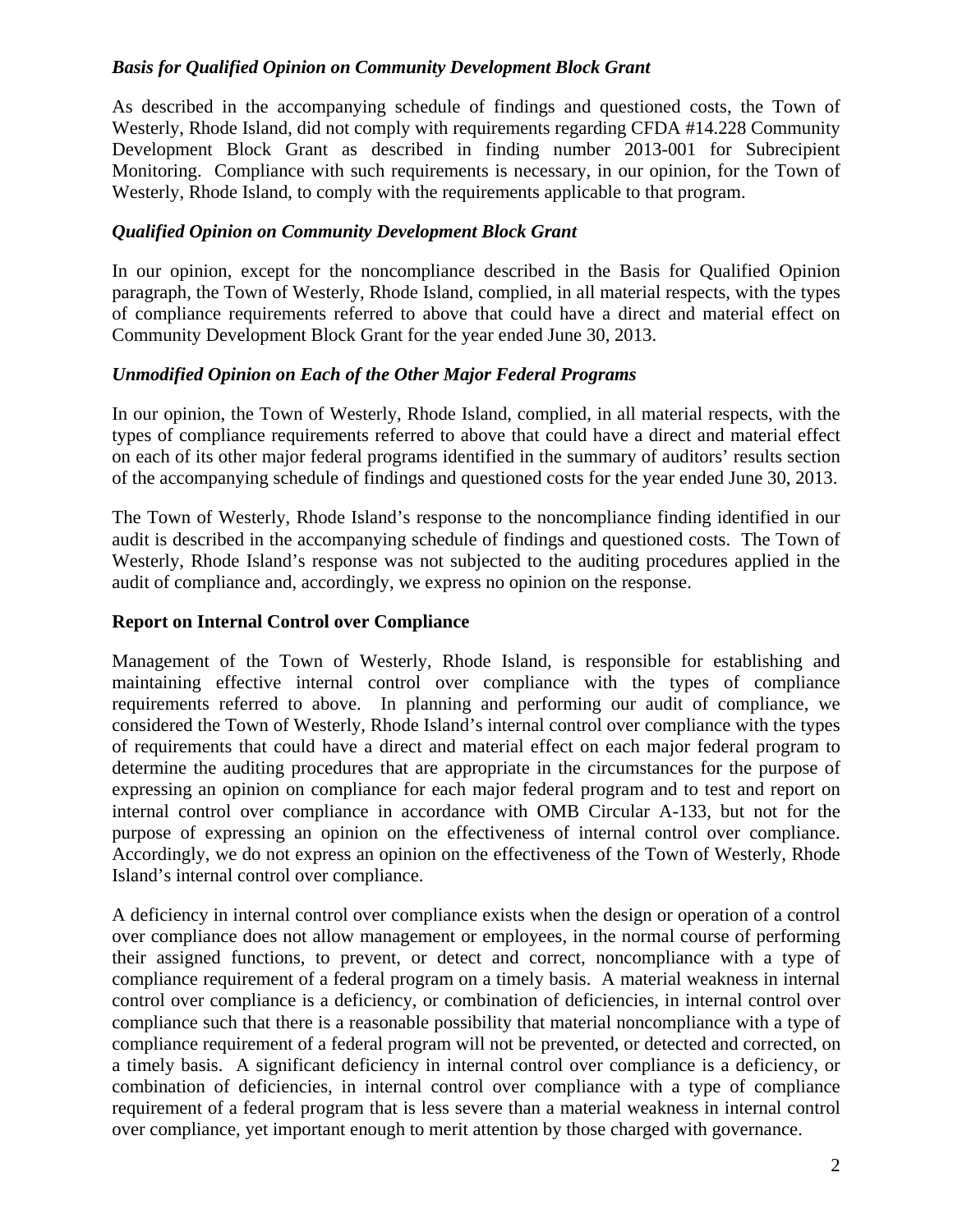Our consideration of internal control over compliance was for the limited purpose described in the first paragraph of this section and was not designed to identify all deficiencies in internal control over compliance that might be material weaknesses or significant deficiencies and, therefore, material weaknesses or significant deficiencies may exist that were not identified. We did not identify any deficiencies in internal control over compliance that we consider to be material weaknesses. However, we identified certain deficiencies in internal control over compliance, as described in the accompanying schedule of findings and questioned costs as items 2013-001, that we consider to be significant deficiencies.

The Town of Westerly, Rhode Island's response to the internal control over compliance finding(s) identified in our audit is described in the accompanying schedule of findings and questioned costs. The Town of Westerly, Rhode Island's response was not subjected to the auditing procedures applied in the audit of compliance and, accordingly, we express no opinion on the response.

The purpose of this report on internal control over compliance is solely to describe the scope of our testing of internal control over compliance and the results of that testing based on the requirements of OMB Circular A-133. Accordingly, this report is not suitable for any other purpose.

#### **Report on Schedule of Expenditures of Federal Awards Required by OMB Circular A-133**

We have audited the financial statements of the governmental activities, the business-type activities, each major fund and the aggregate remaining fund information of the Town of Westerly, Rhode Island, as of and for the year ended June 30, 2013, and the related notes to the financial statements, which collectively comprise the Town of Westerly, Rhode Island's basic financial statements. We issued our report thereon dated February 12, 2014, which contained unmodified opinions on those financial statements. Our audit was conducted for the purpose of forming opinions on the financial statements that collectively comprise the basic financial statements. The accompanying schedule of expenditures of federal awards is presented for purposes of additional analysis as required by OMB Circular A-133 and is not a required part of the basic financial statements. Such information is the responsibility of management and was derived from and relates directly to the underlying accounting and other records used to prepare the basic financial statements. The information has been subjected to the auditing procedures applied in the audit of the financial statements and certain additional procedures, including comparing and reconciling such information directly to the underlying accounting and other records used to prepare the basic financial statements or to the basic financial statements themselves, and other additional procedures in accordance with auditing standards generally accepted in the United States of America. In our opinion, the schedule of expenditures of federal awards is fairly stated in all material respects in relation to the basic financial statements as a whole.

Blum, Shapino & Company, P.C.

West Hartford, Connecticut February 12, 2014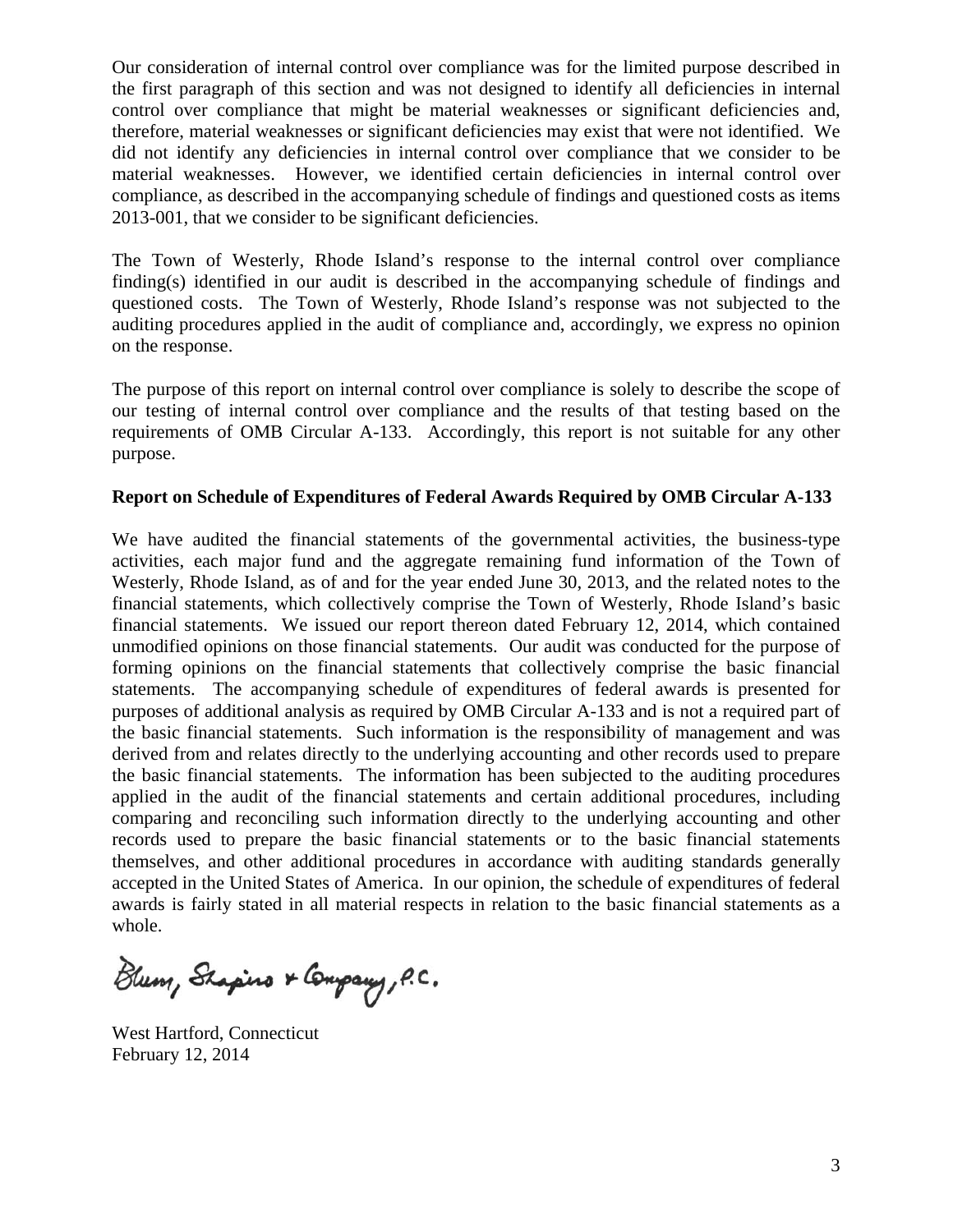# **TOWN OF WESTERLY, RHODE ISLAND SCHEDULE OF EXPENDITURES OF FEDERAL AWARDS FOR THE YEAR ENDED JUNE 30, 2013**

|                                                                                                                                                                                        | Federal       |                            |                     |
|----------------------------------------------------------------------------------------------------------------------------------------------------------------------------------------|---------------|----------------------------|---------------------|
| <b>Federal Grantor/Pass-Through Grantor/</b>                                                                                                                                           | <b>CFDA</b>   | <b>Pass-Through Entity</b> |                     |
| <b>Program or Cluster Title</b>                                                                                                                                                        | <b>Number</b> | <b>Identifying Number</b>  | <b>Expenditures</b> |
| <b>United States Department of Agriculture</b><br>Passed Through the Rhode Island Department of<br>Education:                                                                          |               |                            |                     |
| <b>Child Nutrition Cluster:</b>                                                                                                                                                        |               |                            |                     |
| National School Lunch Program:                                                                                                                                                         |               |                            |                     |
| Cash assistance                                                                                                                                                                        | 10.555        | N/A                        | \$<br>437,773       |
| Non-cash assistance (commodities)                                                                                                                                                      | 10.555        | N/A                        | 75,682              |
| School Breakfast Program:                                                                                                                                                              | 10.553        | N/A                        | 110,409             |
| .06 additional                                                                                                                                                                         | 10.553        |                            | 11,538              |
| Senate Breakfast                                                                                                                                                                       | 10.553        |                            | 3,711               |
|                                                                                                                                                                                        |               |                            | 639,113             |
| Fresh Fruit and Vegetable                                                                                                                                                              | 10.582        | 2725-17602-030             | 43,765              |
| Total United States Department of                                                                                                                                                      |               |                            |                     |
| Agriculture                                                                                                                                                                            |               |                            | 682,878             |
| <b>United States Department of Housing and Urban</b><br><b>Development</b><br>Passed Through the Rhode Island Division of<br>Planning, Office of Housing and Community<br>Development: |               |                            |                     |
| CDBG - State Administered CDBG Cluster:                                                                                                                                                |               |                            |                     |
| Community Development Block Grant - 2010                                                                                                                                               | 14.228        | 10/36/29                   | 70,612              |
| <b>Community Development Block Grant - 2009</b>                                                                                                                                        | 14.228        | 09/36/28                   | 10,024              |
| Community Development Block Grant - 2011                                                                                                                                               | 14.228        | 11/36/30                   | 1,907,278           |
| <b>Total United States Department of Housing</b><br>and Urban Development                                                                                                              |               |                            | 1,987,914           |
| <b>United States Department of Justice</b><br><b>Direct Programs:</b>                                                                                                                  |               |                            |                     |
| Sex Offender Task Force                                                                                                                                                                | 16.000        | JLEOTFS4                   | 3,153               |
| <b>Federal Seized Assets</b>                                                                                                                                                           | 16.000        | N/A                        | 45,911              |
| Total United States Department of Justice                                                                                                                                              |               |                            | 49,064              |
| <b>United States Department of Transportation</b><br>Passed Through the Rhode Island Department of<br>Transportation:                                                                  |               |                            |                     |
| Highway Safety Cluster:                                                                                                                                                                |               |                            |                     |
| State and Community Highway Safety                                                                                                                                                     | 20.600        | N/A                        | 13,157              |
|                                                                                                                                                                                        |               |                            |                     |

(Continued on next page)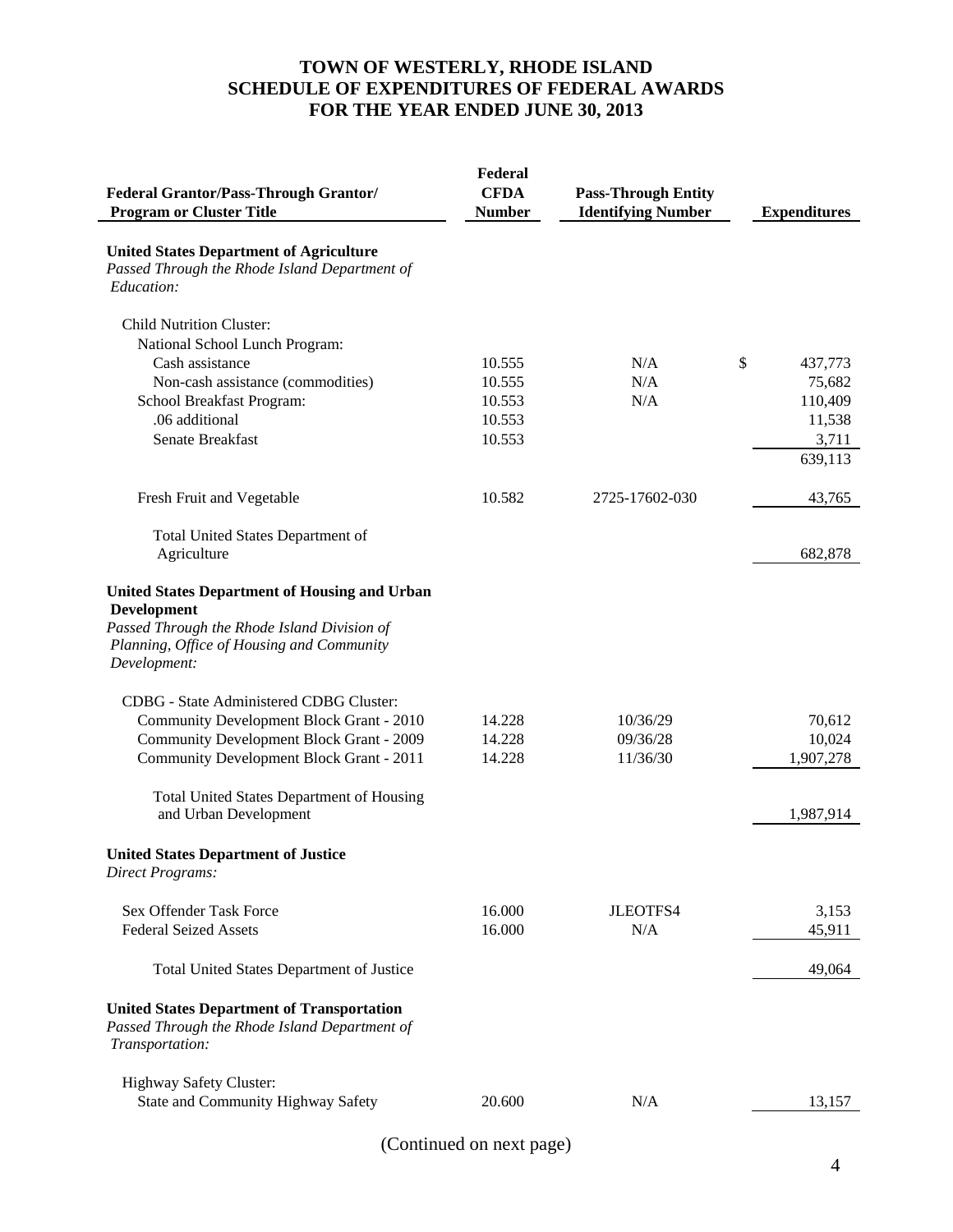# **TOWN OF WESTERLY, RHODE ISLAND SCHEDULE OF EXPENDITURES OF FEDERAL AWARDS (CONTINUED) FOR THE YEAR ENDED JUNE 30, 2013**

| <b>Federal Grantor/Pass-Through Grantor/</b><br><b>Program or Cluster Title</b>                                                    | Federal<br><b>CFDA</b><br><b>Number</b> | <b>Pass-Through Entity</b><br><b>Identifying Number</b> | <b>Expenditures</b> |
|------------------------------------------------------------------------------------------------------------------------------------|-----------------------------------------|---------------------------------------------------------|---------------------|
| <b>United States Department of Education</b><br>Passed Through the Rhode Island Department of<br>Education:                        |                                         |                                                         |                     |
| Title I, Part A Cluster:                                                                                                           |                                         |                                                         |                     |
| Title I                                                                                                                            | 84.010                                  | 2725-11702-201                                          | \$<br>403,494       |
| Special Education Cluster (IDEA):                                                                                                  |                                         |                                                         |                     |
| <b>IDEA</b> Part B                                                                                                                 | 84.027                                  | 2725-13202-201                                          | 909,333             |
| COZ                                                                                                                                | 84.027                                  | 2720-10501-101                                          | 21,200              |
| Preschool                                                                                                                          | 84.173                                  | 2725-13502-201                                          | 25,917              |
|                                                                                                                                    |                                         |                                                         | 956,450             |
| Title III                                                                                                                          | 84.365                                  | 2725-16502-201                                          | 16,396              |
| Title III - Immigrant Assistance                                                                                                   | 84.365                                  | 1420-54100-210                                          | 1,525               |
|                                                                                                                                    |                                         |                                                         | 17,921              |
| Title II - Improving Teacher Quality                                                                                               | 84.367                                  | 2725-16402-201                                          | 172,893             |
| <b>Education Job Fund</b>                                                                                                          | 84.410                                  | 4572-13502-160                                          | 214,454             |
| ARRA - Race to the Top - IIS Set Aside<br>ARRA - Race to the Top - Standards and                                                   | 84.395A                                 | 4572-13502-160                                          | 7,966               |
| Curriculum                                                                                                                         | 84.395A                                 | 4572-13502-110                                          | 15,107              |
| ARRA - Race to the Top - Educator Effectiveness                                                                                    | 84.395A                                 | 4572-13502-130                                          | 39,156              |
|                                                                                                                                    |                                         |                                                         | 62,229              |
| Common Core                                                                                                                        | N/A                                     | 2720-11801-201                                          | 3,503               |
| Even Start                                                                                                                         | 84.181                                  | 2720-12201-301                                          | 57,551              |
| Westerly TSA Leadership                                                                                                            | 84.048                                  | 2725-15702-301                                          | 14,022              |
| Total United States Department of Education                                                                                        |                                         |                                                         | 1,902,517           |
| <b>United States Department of Health and Human</b><br><b>Services</b><br>Passed Through the Rhode Island Department of<br>Health: |                                         |                                                         |                     |
| <b>MEDS</b>                                                                                                                        | 93.069                                  | N/A                                                     | 4,888               |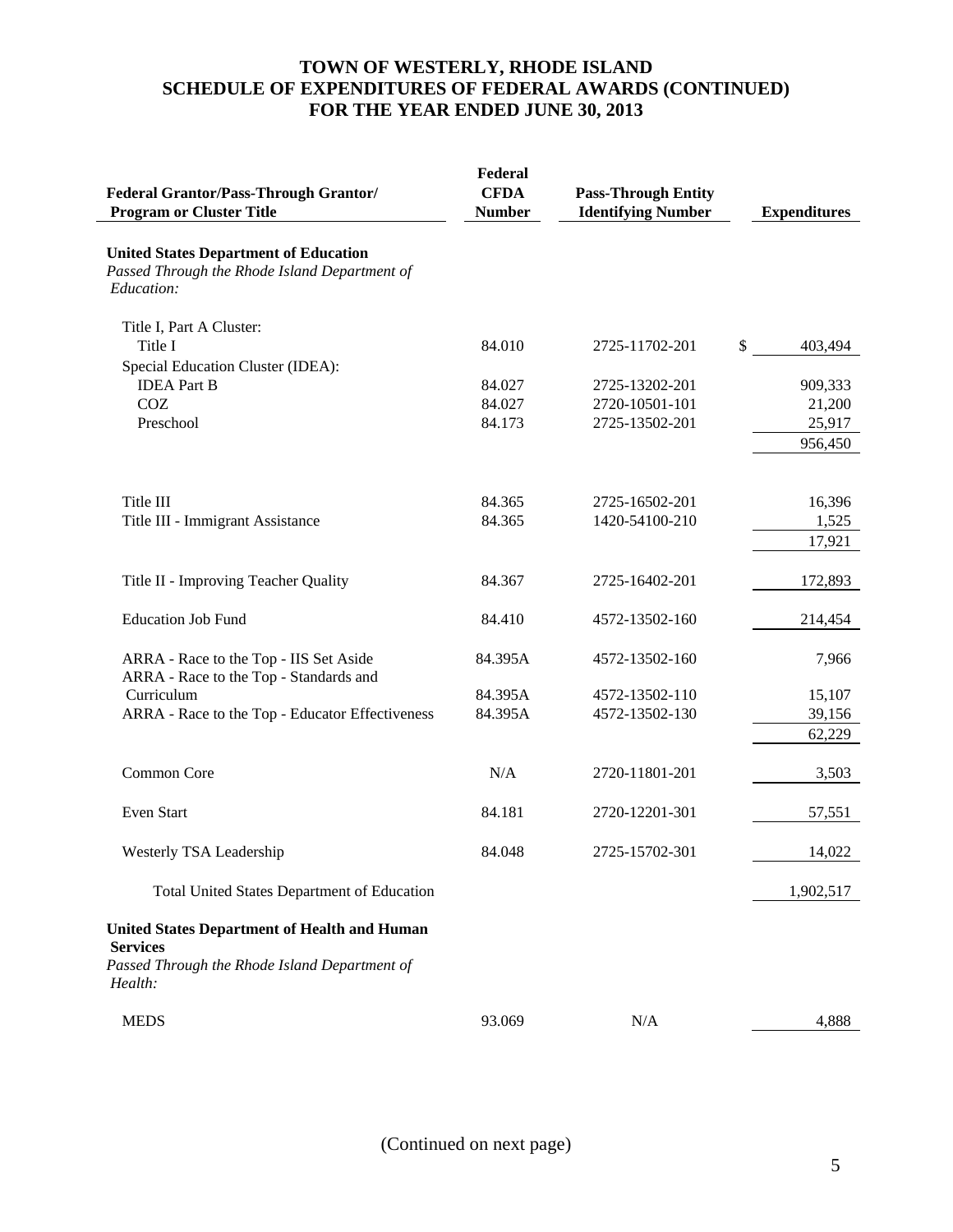# **TOWN OF WESTERLY, RHODE ISLAND SCHEDULE OF EXPENDITURES OF FEDERAL AWARDS (CONTINUED) FOR THE YEAR ENDED JUNE 30, 2013**

| <b>Federal Grantor/Pass-Through Grantor/</b><br><b>Program or Cluster Title</b>                                         | Federal<br><b>CFDA</b><br><b>Number</b> | <b>Pass-Through Entity</b><br><b>Identifying Number</b> |               | <b>Expenditures</b> |
|-------------------------------------------------------------------------------------------------------------------------|-----------------------------------------|---------------------------------------------------------|---------------|---------------------|
| <b>United States Department of Energy</b><br>Passed Through the Rhode Island Office of Energy<br>Resources:             |                                         |                                                         |               |                     |
| ARRA - Energy Efficiency and Conservation<br><b>Block Grant</b>                                                         | 81.128                                  | EECBG ARRA 2010-01                                      | <sup>\$</sup> | 124,437             |
| <b>United States Department of Homeland Security</b><br>Passed Through the Rhode Island Emergency<br>Management Agency: |                                         |                                                         |               |                     |
| <b>Disaster Grants</b>                                                                                                  | 97.036                                  | N/A                                                     |               | 2,081,586           |
| <b>SHSP</b> - Active Shooter                                                                                            | 97.073                                  | 38-115A-FY08                                            |               | 4,980               |
| <b>Total United States Department of Homeland</b><br>Security                                                           |                                         |                                                         |               | 2,086,566           |
| <b>Total Federal Awards Expended</b>                                                                                    |                                         |                                                         |               | 6,851,421           |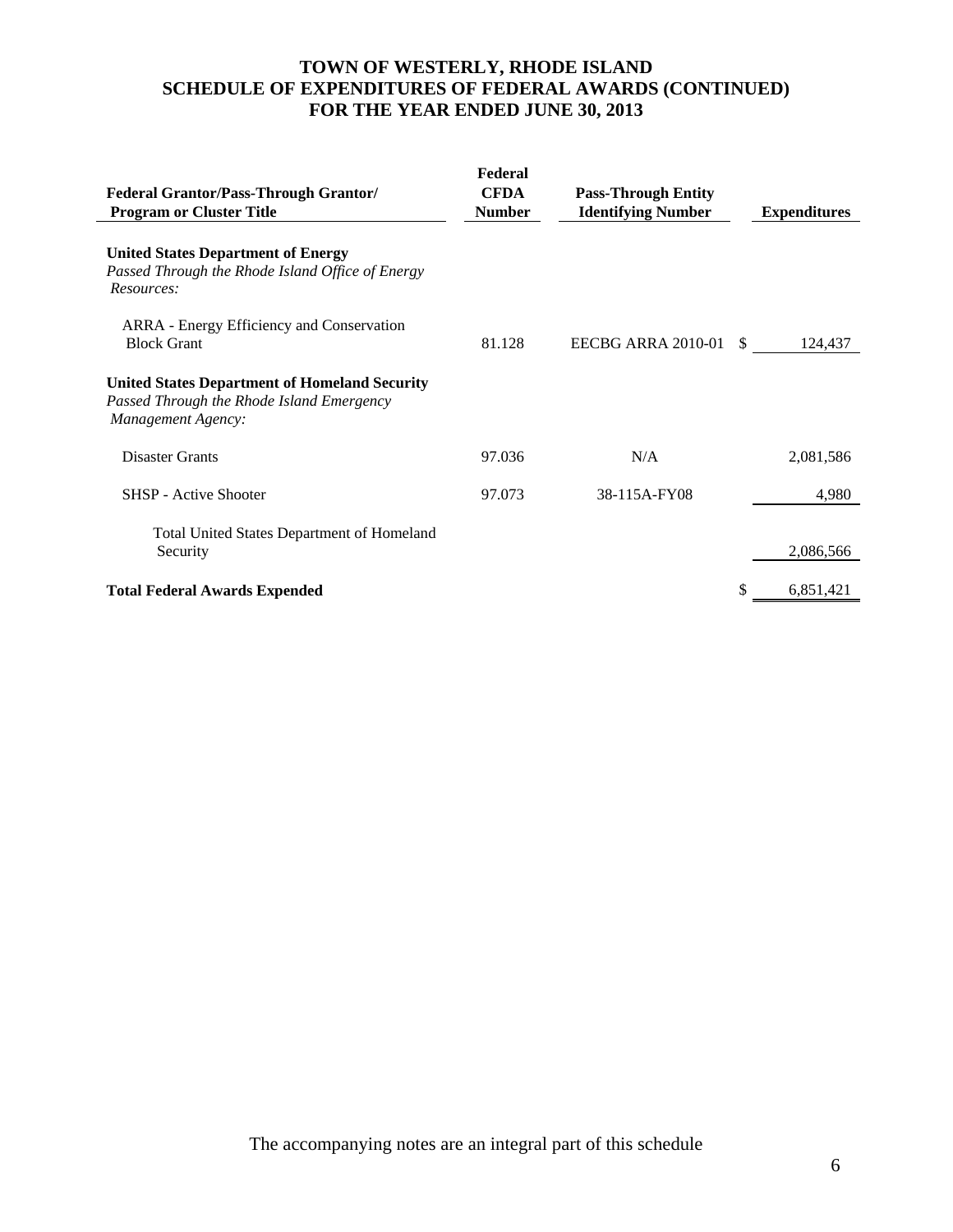### **TOWN OF WESTERLY, RHODE ISLAND NOTES TO SCHEDULE OF EXPENDITURES OF FEDERAL AWARDS FOR THE YEAR ENDED JUNE 30, 2013**

#### **NOTE 1 - BASIS OF PRESENTATION**

The accompanying schedule of expenditures of federal awards (the Schedule) includes the federal grant activity of the Town of Westerly, Rhode Island, under programs of the federal government for the year ended June 30, 2013. The information in the Schedule is presented in accordance with the requirements of the Office of Management and Budget (OMB) Circular A-133, *Audits of States, Local Governments, and Non-Profit Organizations.*

Because the Schedule presents only a selected portion of the operations of the Town of Westerly, Rhode Island, it is not intended to, and does not, present the financial position, changes in fund balance, changes in net position or cash flows of the Town of Westerly, Rhode Island.

### **NOTE 2 - SUMMARY OF SIGNIFICANT ACCOUNTING POLICIES**

Expenditures reported on the Schedule are reported using the modified accrual basis of accounting. Such expenditures are recognized following the cost principles contained in OMB Circular A-87, *Cost Principles for State, Local, and Indian Tribal Governments*, wherein certain types of expenditures are not allowable or are limited as to reimbursement.

#### **NOTE 3 - NONCASH AWARDS**

Donated commodities in the amount of \$75,682 are included in the Department of Agriculture's National School Lunch Program, CFDA #10.555. The amount represents the market value of commodities received.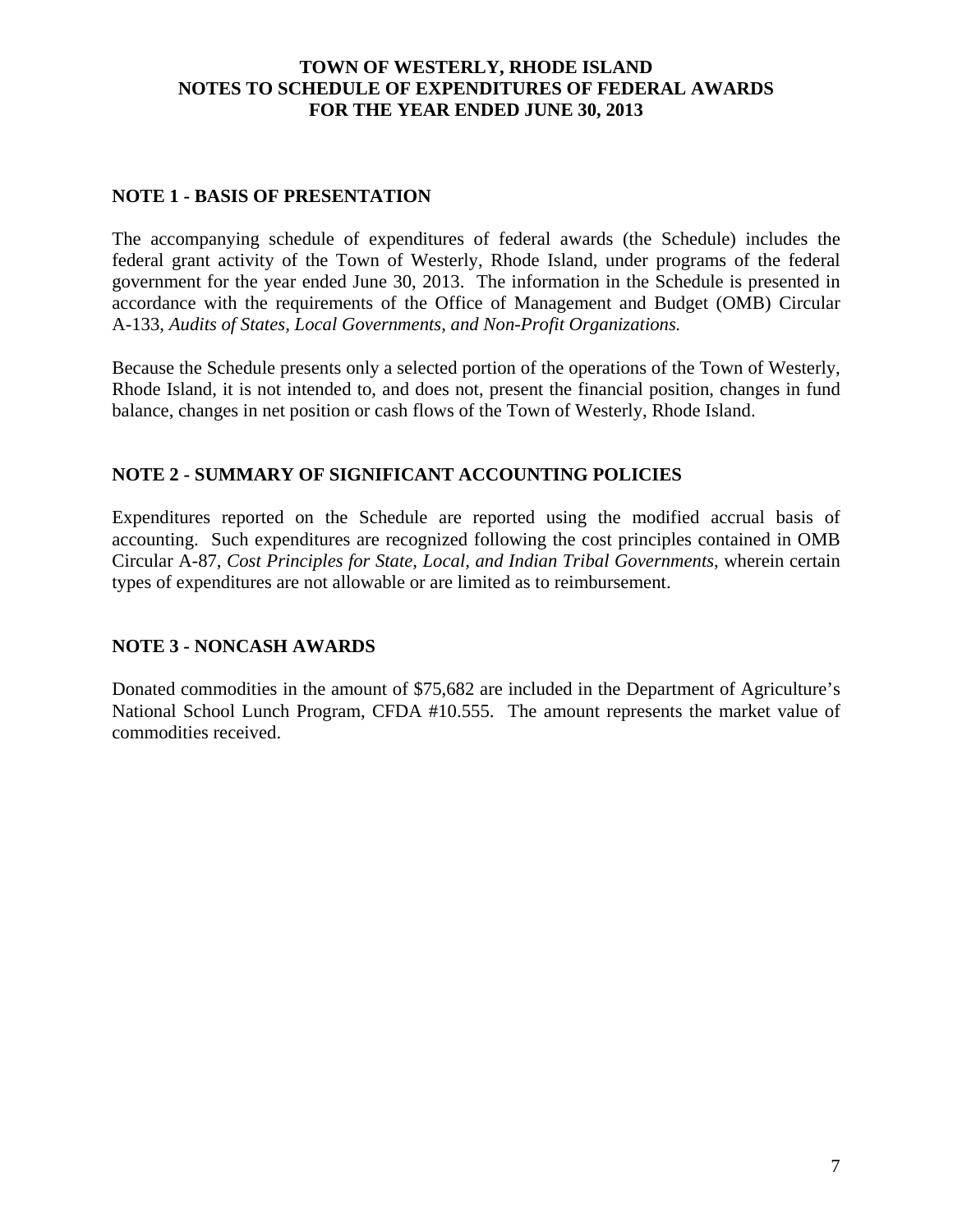

Accounting Tax Business Consulting

### **Independent Auditors' Report on Internal Control over Financial Reporting and on Compliance and Other Matters Based on an Audit of Financial Statements Performed in Accordance with** *Government Auditing Standards*

To the Honorable President and Members of the Town Council Town of Westerly, Rhode Island

We have audited, in accordance with the auditing standards generally accepted in the United States of America and the standards applicable to financial audits contained in *Government Auditing Standards*, issued by the Comptroller General of the United States, the financial statements of the governmental activities, the business-type activities, each major fund and the aggregate remaining fund information of the Town of Westerly, Rhode Island, as of and for the year ended June 30, 2013, and the related notes to the financial statements, which collectively comprise the Town of Westerly, Rhode Island's basic financial statements, and have issued our report thereon dated February 12, 2014.

#### **Internal Control over Financial Reporting**

In planning and performing our audit of the financial statements, we considered the Town of Westerly, Rhode Island's internal control over financial reporting (internal control) to determine the audit procedures that are appropriate in the circumstances for the purpose of expressing our opinions on the financial statements, but not for the purpose of expressing an opinion on the effectiveness of the Town of Westerly, Rhode Island's internal control. Accordingly, we do not express an opinion on the effectiveness of the Town of Westerly, Rhode Island's internal control.

Our consideration of internal control was for the limited purpose described in the preceding paragraph and was not designed to identify all deficiencies in internal control that might be material weaknesses or significant deficiencies and, therefore, material weaknesses or significant deficiencies may exist that were not identified. However, as described in the accompanying schedule of findings and questioned costs, we identified certain deficiencies in internal control that we consider to be material weaknesses and significant deficiencies.

A deficiency in internal control exists when the design or operation of a control does not allow management or employees, in the normal course of performing their assigned functions, to prevent, or detect and correct, misstatements on a timely basis. A material weakness is a deficiency, or combination of deficiencies, in internal control such that there is a reasonable possibility that a material misstatement of the entity's financial statements will not be prevented, or detected and corrected, on a timely basis. We consider the deficiency described in the accompanying schedule of findings and questioned costs as item 2012-001 to be a material weakness.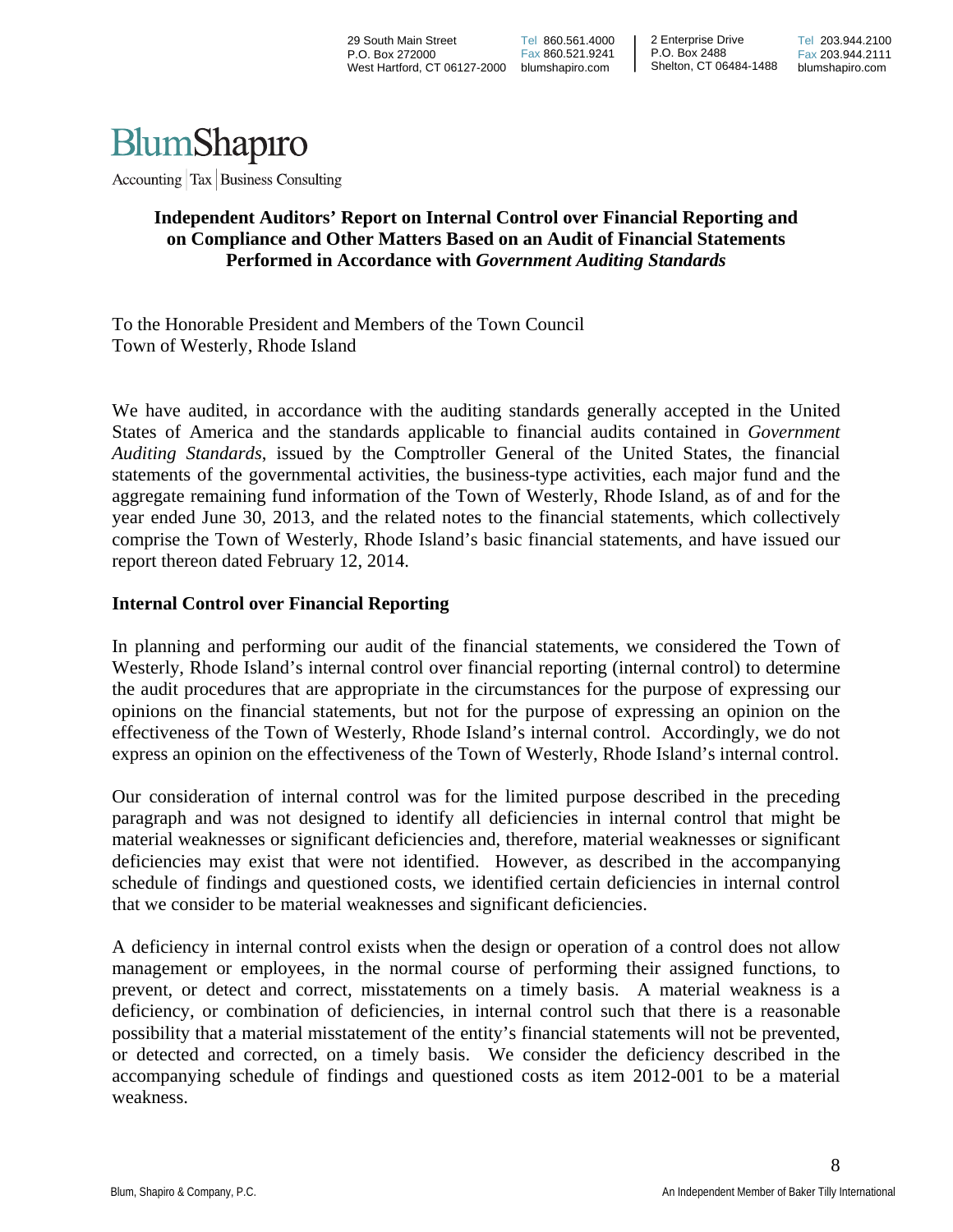A significant deficiency is a deficiency, or combination of deficiencies, in internal control that is less severe than a material weakness, yet important enough to merit attention by those charged with governance. We consider the deficiency described in the accompanying schedule of findings and questioned costs as item 2012-003 to be a significant deficiency.

### **Compliance and Other Matters**

As part of obtaining reasonable assurance about whether the Town of Westerly, Rhode Island's financial statements are free from material misstatement, we performed tests of its compliance with certain provisions of laws, regulations, contracts and grant agreements, noncompliance with which could have a direct and material effect on the determination of financial statement amounts. However, providing an opinion on compliance with those provisions was not an objective of our audit, and, accordingly, we do not express such an opinion. The results of our tests disclosed no instances of noncompliance or other matters that are required to be reported under *Government Auditing Standards*.

#### **The Town of Westerly, Rhode Island's Response to Findings**

The Town of Westerly, Rhode Island's response to the findings identified in our audit is described in the accompanying schedule of findings and questioned costs. The Town of Westerly, Rhode Island's response was not subjected to the auditing procedures applied in the audit of the financial statements and, accordingly, we express no opinion on it.

#### **Purpose of this Report**

The purpose of this report is solely to describe the scope of our testing of internal control and compliance and the result of that testing, and not to provide an opinion on the effectiveness of the Town of Westerly, Rhode Island's internal control or on compliance. This report is an integral part of an audit performed in accordance with *Government Auditing Standards* in considering the Town of Westerly, Rhode Island's internal control and compliance. Accordingly, this communication is not suitable for any other purpose.

Blum, Shapino & Company, P.C.

West Hartford, Connecticut February 12, 2014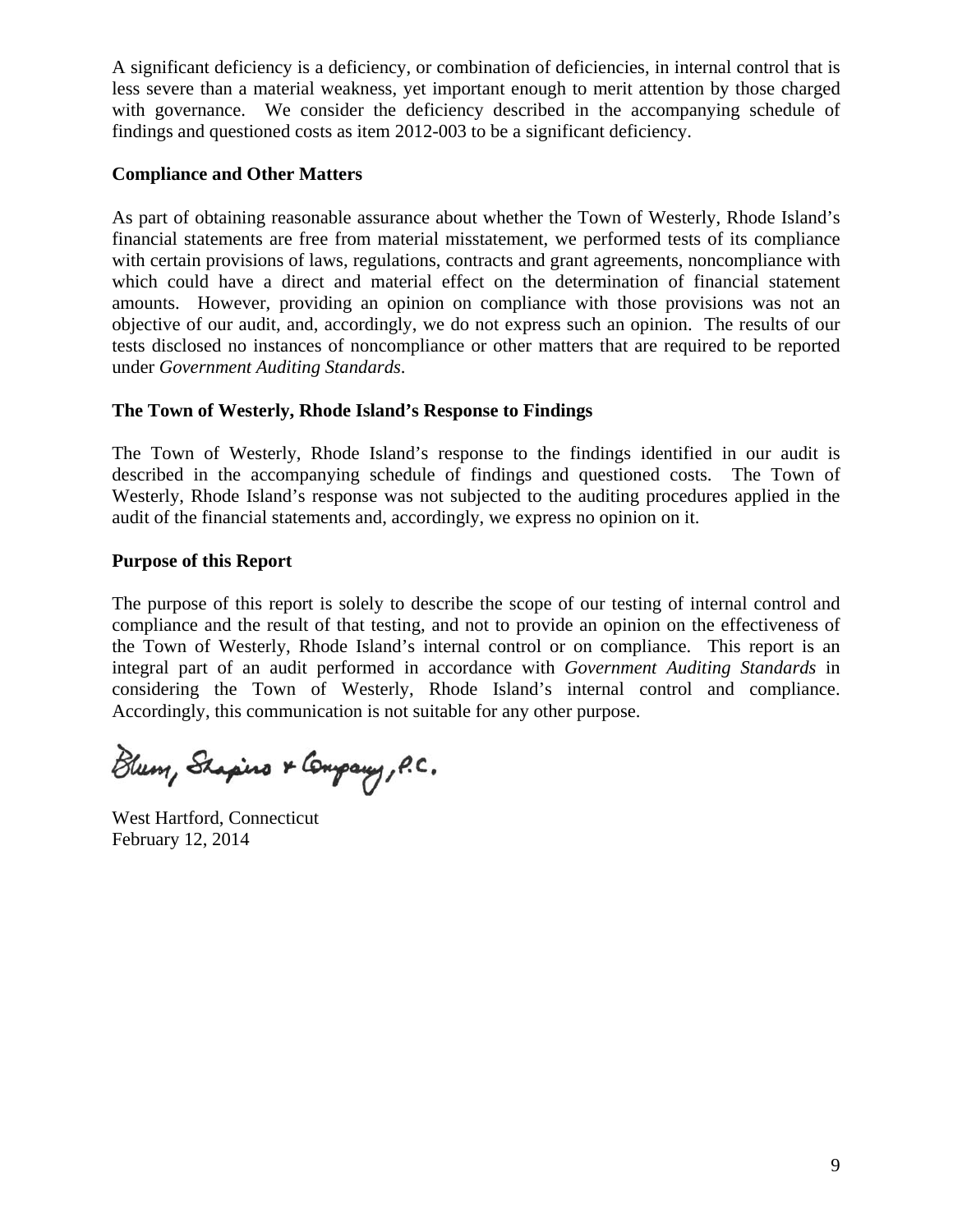# **TOWN OF WESTERLY, RHODE ISLAND SCHEDULE OF FINDINGS AND QUESTIONED COSTS FOR THE YEAR ENDED JUNE 30, 2013**

# **I. SUMMARY OF AUDITORS' RESULTS**

# **Financial Statements**

| Type of auditors' report issued:                                                |                                                                                                                                                                                                  | Unmodified |                   |                           |                           |
|---------------------------------------------------------------------------------|--------------------------------------------------------------------------------------------------------------------------------------------------------------------------------------------------|------------|-------------------|---------------------------|---------------------------|
| Internal control over financial reporting:<br>Material weakness(es) identified? | Significant deficiency(ies) identified?<br>Noncompliance material to financial statements noted?                                                                                                 | X<br>X     | yes<br>yes<br>yes | X                         | no<br>none reported<br>no |
| <b>Federal Awards</b>                                                           |                                                                                                                                                                                                  |            |                   |                           |                           |
| Internal control over major programs:<br>Material weakness(es) identified?      | Significant deficiency (ies) identified?                                                                                                                                                         | X          | yes<br>yes        | $\boldsymbol{\mathrm{X}}$ | no<br>none reported       |
|                                                                                 | Type of auditors' report issued on compliance for major programs:<br>with regard to subrecipient monitoring for CFDA #14.228, CDBG Cluster.<br>Unmodified for all other grants and requirements. |            |                   |                           | Qualified                 |
| Circular A-133?                                                                 | Any audit findings disclosed that are required to be<br>reported in accordance with Section $510(a)$ of                                                                                          | X          | yes               |                           | no                        |
| Identification of major programs:                                               |                                                                                                                                                                                                  |            |                   |                           |                           |
| CFDA #                                                                          | Name of Federal Program or Cluster                                                                                                                                                               |            |                   |                           |                           |
| 14.228<br>81.128<br>97.036                                                      | <b>CDBG</b> Cluster<br>ARRA - Energy Efficiency and Conservation Block Grant<br><b>Disaster Grants</b>                                                                                           |            |                   |                           |                           |
|                                                                                 | Dollar threshold used to distinguish between type A and type B programs:                                                                                                                         |            |                   |                           | \$300,000                 |
| Auditee qualified as low-risk auditee?                                          |                                                                                                                                                                                                  |            | yes               | X                         | no                        |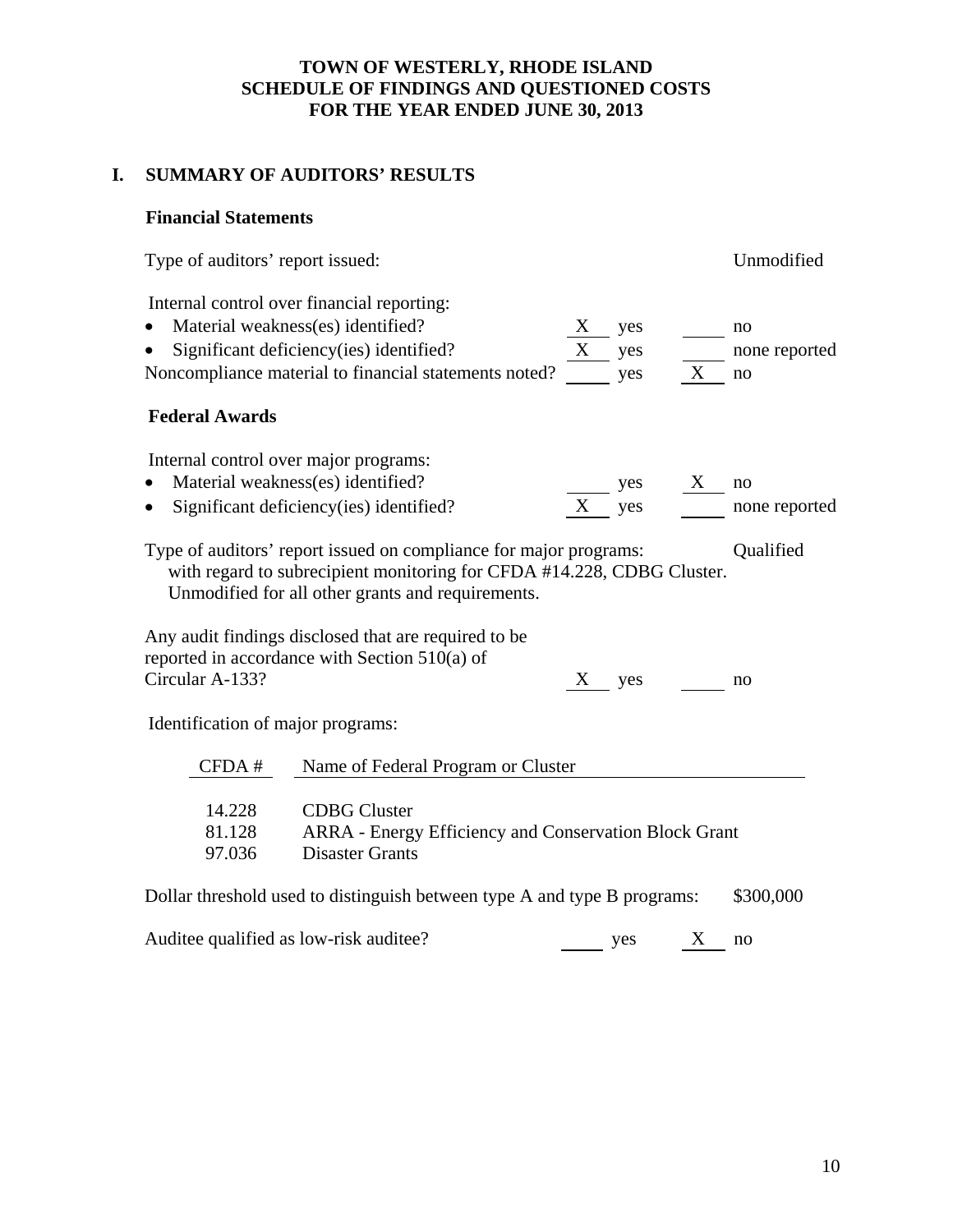# **II. FINANCIAL STATEMENT FINDINGS**

| 2012-001                | <b>Financial Reporting</b>                                                                                                                                                                                                                                                                                                                                                                                                                                                                                                                                                                                                                                                                                                                                           |
|-------------------------|----------------------------------------------------------------------------------------------------------------------------------------------------------------------------------------------------------------------------------------------------------------------------------------------------------------------------------------------------------------------------------------------------------------------------------------------------------------------------------------------------------------------------------------------------------------------------------------------------------------------------------------------------------------------------------------------------------------------------------------------------------------------|
| <b>Type of Finding:</b> | Material Weakness in Internal Control over Financial Reporting                                                                                                                                                                                                                                                                                                                                                                                                                                                                                                                                                                                                                                                                                                       |
| Criteria                | The financial statements are the responsibility of management, and,<br>accordingly, the Town should have internal control over financial<br>reporting that provides reasonable assurance that the financial<br>statements and related notes are prepared in conformity with<br>accounting principles generally accepted in the United States of<br>America and that the entity's system of internal control should be<br>functioning in a manner that ensures procedures are in place to<br>prevent, detect and correct misstatements in the financial statements<br>in a timely manner.                                                                                                                                                                             |
| <b>Condition</b>        | The Town experienced significant delays in closing the general<br>ledger. In addition, we noted numerous instances where accounts<br>were not reconciled properly. As a result, material audit adjustments<br>were recorded to the Town's general ledger. Some of the areas where<br>adjustments were made included:<br>Calculation and recording of compensated absence balances<br>$\bullet$<br>Revenue recognition in governmental funds<br>$\bullet$<br>Interfund balances and activity<br>$\bullet$<br>Allowance for doubtful accounts<br>Fund balances not reconciled to the prior year audited<br>$\bullet$<br>financial statements<br>Grant receivables, deferrals and payables<br>$\bullet$<br>Debt proceeds<br>$\bullet$<br>Cutoff procedures<br>$\bullet$ |
| <b>Context</b>          | The above deficiencies resulted in numerous auditor proposed journal<br>entries needing to be recorded, and an extension of time for issuance<br>of the financial statements had to be requested from the regulatory<br>body.                                                                                                                                                                                                                                                                                                                                                                                                                                                                                                                                        |
| <b>Effect</b>           | The basic financial statements may not be prepared in conformity<br>with accounting principles generally accepted in the United States of<br>America.                                                                                                                                                                                                                                                                                                                                                                                                                                                                                                                                                                                                                |
| Cause                   | Lack of written accounting procedures along with a lack of<br>supervisory review.                                                                                                                                                                                                                                                                                                                                                                                                                                                                                                                                                                                                                                                                                    |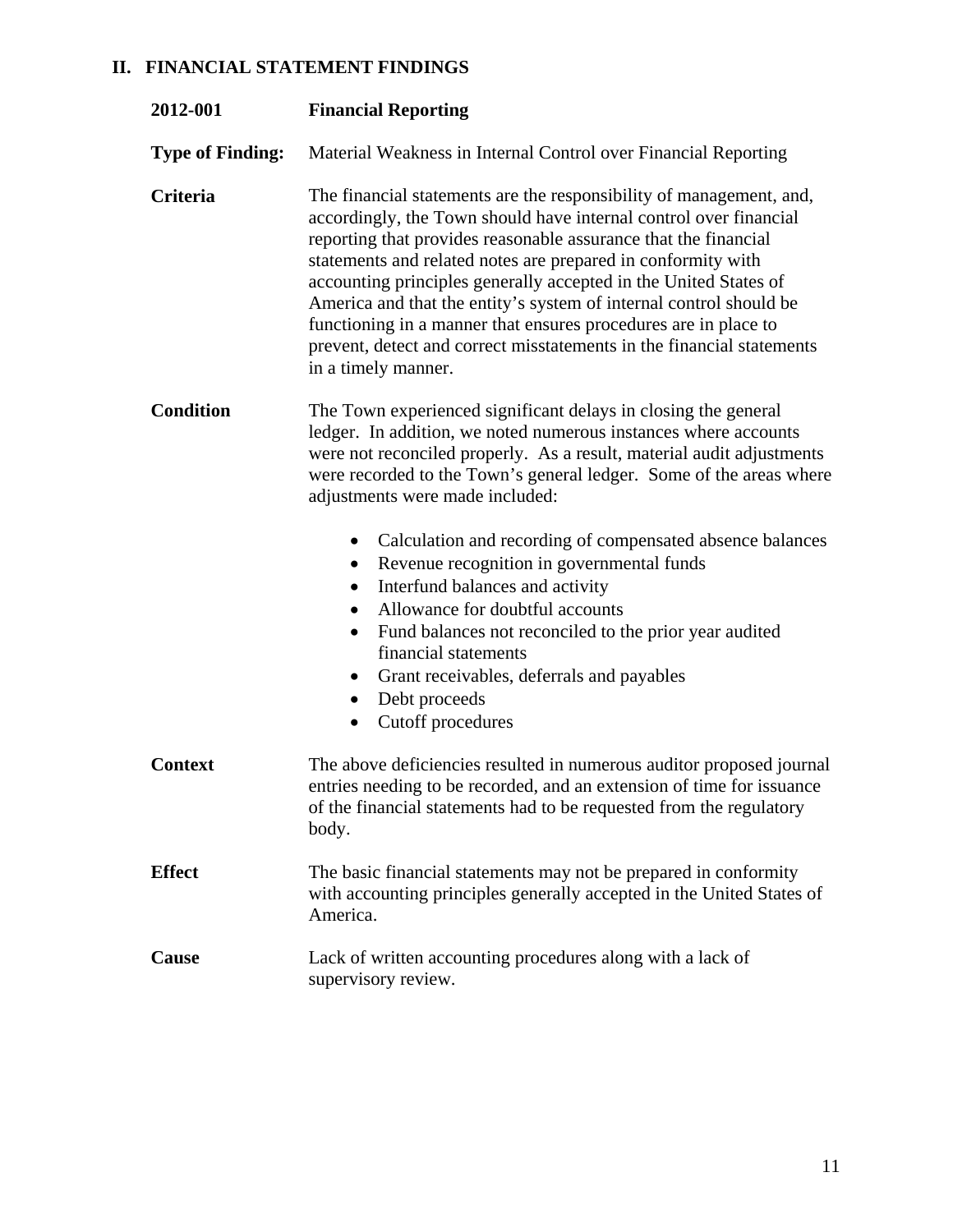| Recommendation                                                                            | It is imperative that the Town establish a system of internal control<br>where financial statements and related notes are prepared in<br>conformity with accounting principles generally accepted in the<br>United States of America. This system should be functioning in a<br>manner that ensures procedures are in place to prevent, detect and<br>correct misstatements in a timely manner. Many of the problems<br>identified by the audit process could have been avoided if the records<br>were reconciled and reviewed on a timely basis by appropriate<br>personnel.                                                                                                           |  |  |
|-------------------------------------------------------------------------------------------|-----------------------------------------------------------------------------------------------------------------------------------------------------------------------------------------------------------------------------------------------------------------------------------------------------------------------------------------------------------------------------------------------------------------------------------------------------------------------------------------------------------------------------------------------------------------------------------------------------------------------------------------------------------------------------------------|--|--|
|                                                                                           | We suggest that a formal accounting policies and procedures manual<br>be developed, documented and distributed to all employees. The<br>manual should contain such important processes and procedures as:                                                                                                                                                                                                                                                                                                                                                                                                                                                                               |  |  |
|                                                                                           | Cash reconciliations<br>$\bullet$<br>General ledger account reconciliations, including<br>reconciling fund balance and proper recording of<br>encumbrances<br>Journal entry procedures and approval<br>Proper posting of due to/from interfund accounts<br>$\bullet$<br>Proper posting of transfer interfund accounts<br>Proper calculation and recording of liabilities and debt<br>$\bullet$<br>issuances<br>Procedures for accounting for capital assets, depreciation,<br>$\bullet$<br>impairment<br>Accounting for pension and other post employment activity<br>$\bullet$<br>Checklist for the annual close process<br>$\bullet$<br>Provision for supervisory review<br>$\bullet$ |  |  |
|                                                                                           | In addition, finance personnel could benefit from training in<br>governmental accounting. The Government Finance Officers<br>Association offers many classes throughout the year in various<br>locations.                                                                                                                                                                                                                                                                                                                                                                                                                                                                               |  |  |
| <b>Management</b><br><b>Response and</b><br><b>Planned</b><br>Corrective<br><b>Action</b> | The Town Finance Department continues to have staffing issues. The<br>sole accounting position was filled in spring of 2013, but that<br>individual left soon after starting. The position was finally filled in<br>November 2013. The Town's payroll position and accounts payable<br>position were also vacated in 2013, and only in the second half of<br>calendar year 2013 were these positions filled. These vacancies put                                                                                                                                                                                                                                                        |  |  |

increased demands on remaining staff.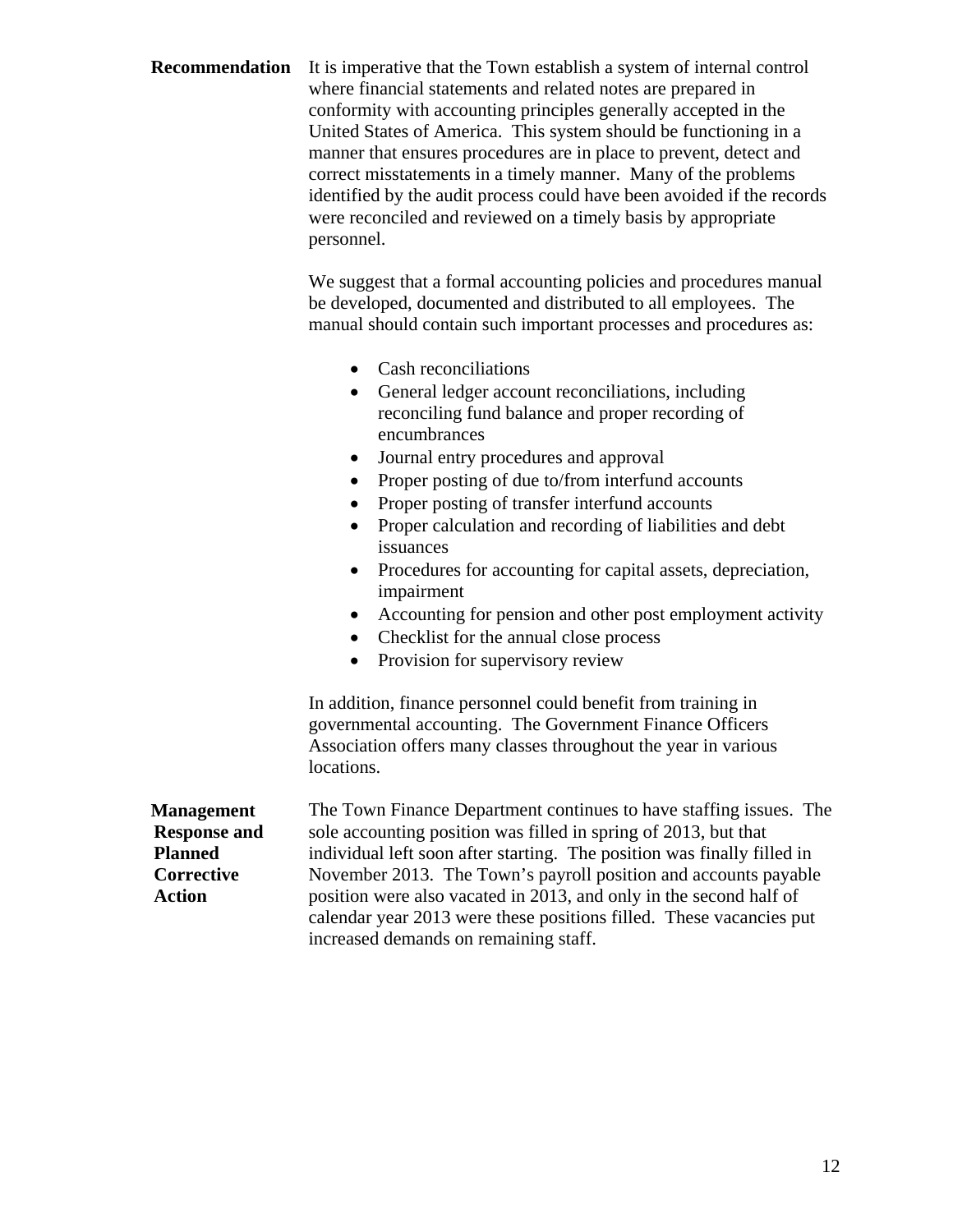Fiscal Year 2013 was the first year of a new auditing firm. The last change was 5 years prior. Recommendations in changes and improvements to accounting for compensated absences and allowance for doubtful accounts of the new auditor were implemented, and these new procedures and improvements resulted in additional work needing to be performed. Now that these procedures are in place, we do not expect issues in these areas.

Inter-fund balances and activity was primarily due to issues around the Health Fund. Much of payments and administration of the Health Fund were the responsibility of Personnel. New procedures have been established for payments into the fund, reimbursements from OPEB and Pension Funds, and procedures for reconciliation of the fund.

The Tax/Revenue Office was without a Tax Collector for most of the year. An interim was appointed in October 2012. This individual was made permanent in the spring of 2013. Under direction of new Tax Collector, a manual for the office is being developed. The Tax Collector is working with the new accountant to develop procedures and safeguards to improve reporting of all sources of revenue.

Grants are managed by the Department of Planning, Zoning, Code Enforcement, Inspection and Grant Management. As noted in comments to finding 2013-002, the department will be receiving significant training in procedures related to Grants and Grant Management.

The Town relied on audit adjustments from the prior auditor for fund balance of prior year. Due to the FY 2013 staff shortages, these funds were not reviewed. A procedure change has been implemented that all audit adjustments are individual journal entries, and not mass adjustments. This will provide the audit trail for reconciliation.

Issues with debt proceeds and cut-off procedures again can be traced back to staffing levels and training. The finance department has been fully staffed since November 2013. This is the first time in 2 years that all positions in the finance area have been filled at one time. In addition, a program of continuing education and training has been implemented. Staff now regularly attend GFOA & ASBOI training programs, in addition to training from software providers and other sources such as the University of RI Accountants & Auditor Programs, RI Municipal Affairs, and Hassenfeld Institute for Public Officials at Bryant University.

The finance department has a goal of developing a comprehensive written accounting procedures manual. It has started with divisions within the department, such as the Tax/Revenue Office mentioned above, a payroll division manual that has been started, and purchasing department manual that has been completed.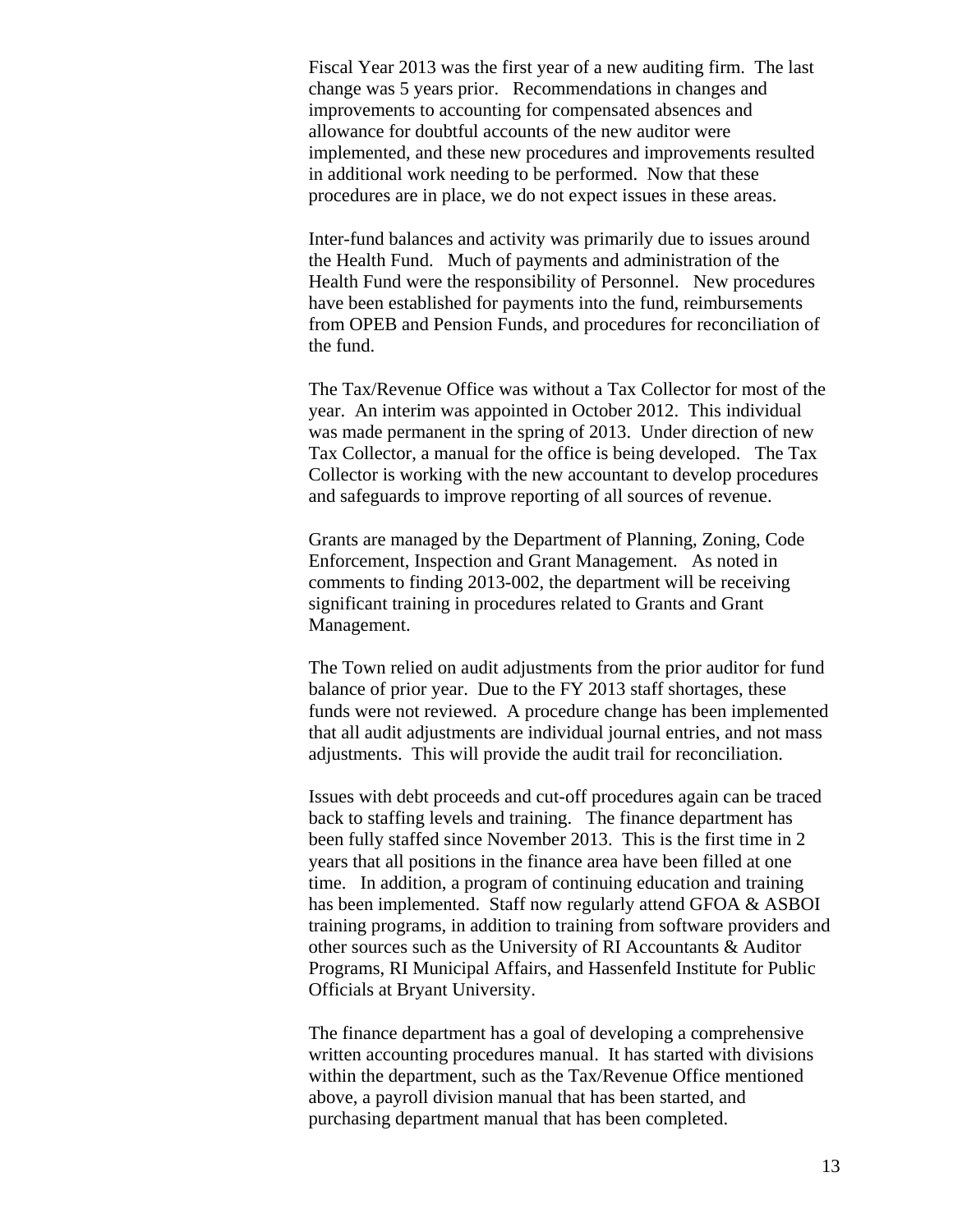| 2012-003                | <b>Capital Assets</b>                                                                                                                                                                                                                                                                                                                                                                                                                                                                                                                                                                                                                             |
|-------------------------|---------------------------------------------------------------------------------------------------------------------------------------------------------------------------------------------------------------------------------------------------------------------------------------------------------------------------------------------------------------------------------------------------------------------------------------------------------------------------------------------------------------------------------------------------------------------------------------------------------------------------------------------------|
| <b>Type of Finding:</b> | Significant Deficiency in Internal Control over Financial Reporting                                                                                                                                                                                                                                                                                                                                                                                                                                                                                                                                                                               |
| <b>Criteria</b>         | The financial statements are the responsibility of management, and,<br>accordingly, the Town should have internal control over financial<br>reporting that provides reasonable assurance that financial statement<br>elements are properly accounted for in conformity with accounting<br>principles generally accepted in the United States of America and that<br>the entity's system of internal control should be functioning in a<br>manner that ensures procedures are in place to prevent, detect and<br>correct misstatements in the financial statements in a timely manner.                                                             |
| <b>Condition</b>        | The Town does not have adequate policies and procedures in place to<br>properly account for the Town's capital assets. While progress has<br>been made over the past year, a review of the capital assets was not<br>performed until well after year end. The Town engaged a firm to<br>assist with this process; however, significant time had to be spent by<br>the Town in reviewing what the firm had reported and adjustments<br>had to be recorded. While it is acceptable to contract out these<br>services, proper controls and monitoring still need to be put in place<br>at the Town to ensure the balances are accurate and complete. |
|                         | In addition, the Town needs to institute procedures where any asset<br>impairment is accounted for properly.                                                                                                                                                                                                                                                                                                                                                                                                                                                                                                                                      |
| <b>Effect</b>           | The basic financial statements may not be prepared in conformity<br>with accounting principles generally accepted in the United States of<br>America.                                                                                                                                                                                                                                                                                                                                                                                                                                                                                             |
| Cause                   | Lack of written accounting procedures along with a lack of<br>supervisory review.                                                                                                                                                                                                                                                                                                                                                                                                                                                                                                                                                                 |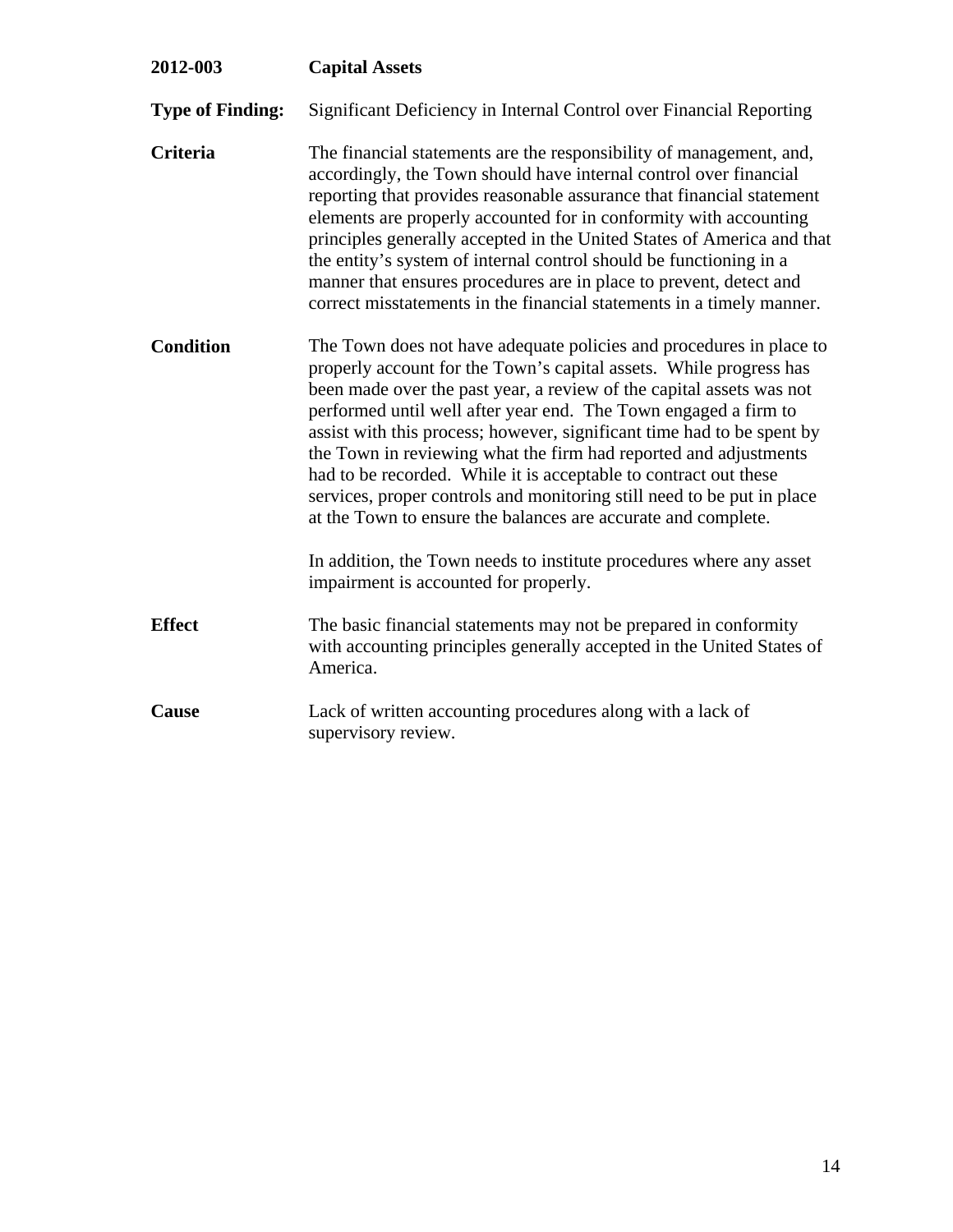| Recommendation                                                                                   | We recommend that the Town establish and follow detailed<br>procedures to account for its capital assets. These procedures should<br>include:                                                                                                                                                                                                                                                                                                                                                                                                                                                                    |  |  |
|--------------------------------------------------------------------------------------------------|------------------------------------------------------------------------------------------------------------------------------------------------------------------------------------------------------------------------------------------------------------------------------------------------------------------------------------------------------------------------------------------------------------------------------------------------------------------------------------------------------------------------------------------------------------------------------------------------------------------|--|--|
|                                                                                                  | Proper identification of capital asset purchases through the<br>$\bullet$<br>accounts payable cycle<br>Proper identification of capital asset disposals and any<br>$\bullet$<br>related proceeds<br>Accurate calculation of depreciation expense including<br>reviewing the useful lives<br>Identification and tracking of construction in progress<br>$\bullet$                                                                                                                                                                                                                                                 |  |  |
|                                                                                                  | The Town should also consider conducting a physical inventory of all<br>capital assets and reconcile this inventory to what is recorded in the<br>general ledger.                                                                                                                                                                                                                                                                                                                                                                                                                                                |  |  |
|                                                                                                  | All assets should be reviewed on an annual basis by all departments<br>to ensure the listing is complete and accurate and that there were no<br>instances of asset impairment.                                                                                                                                                                                                                                                                                                                                                                                                                                   |  |  |
|                                                                                                  | These procedures should be incorporated in an accounting policies<br>and procedure manual as suggested in finding No. 2012-001.                                                                                                                                                                                                                                                                                                                                                                                                                                                                                  |  |  |
| <b>Management</b><br><b>Response and</b><br><b>Planned</b><br><b>Corrective</b><br><b>Action</b> | Management of capital assets continues to be an issue. Contracting<br>out this for FY 2013 was part of the realization of lack of staff and<br>resources to complete this task in house. The Town has been<br>investing more in technology in the last several years to address<br>issues such as this. Capital asset management software is available as<br>part of the current accounting software. It is the plan to continue to<br>pursue funding for this tool and provide training to departments on<br>what a capital asset is.<br>Other avenues currently being pursued are the use of interns to assist |  |  |
|                                                                                                  | in performance of physical inventory.                                                                                                                                                                                                                                                                                                                                                                                                                                                                                                                                                                            |  |  |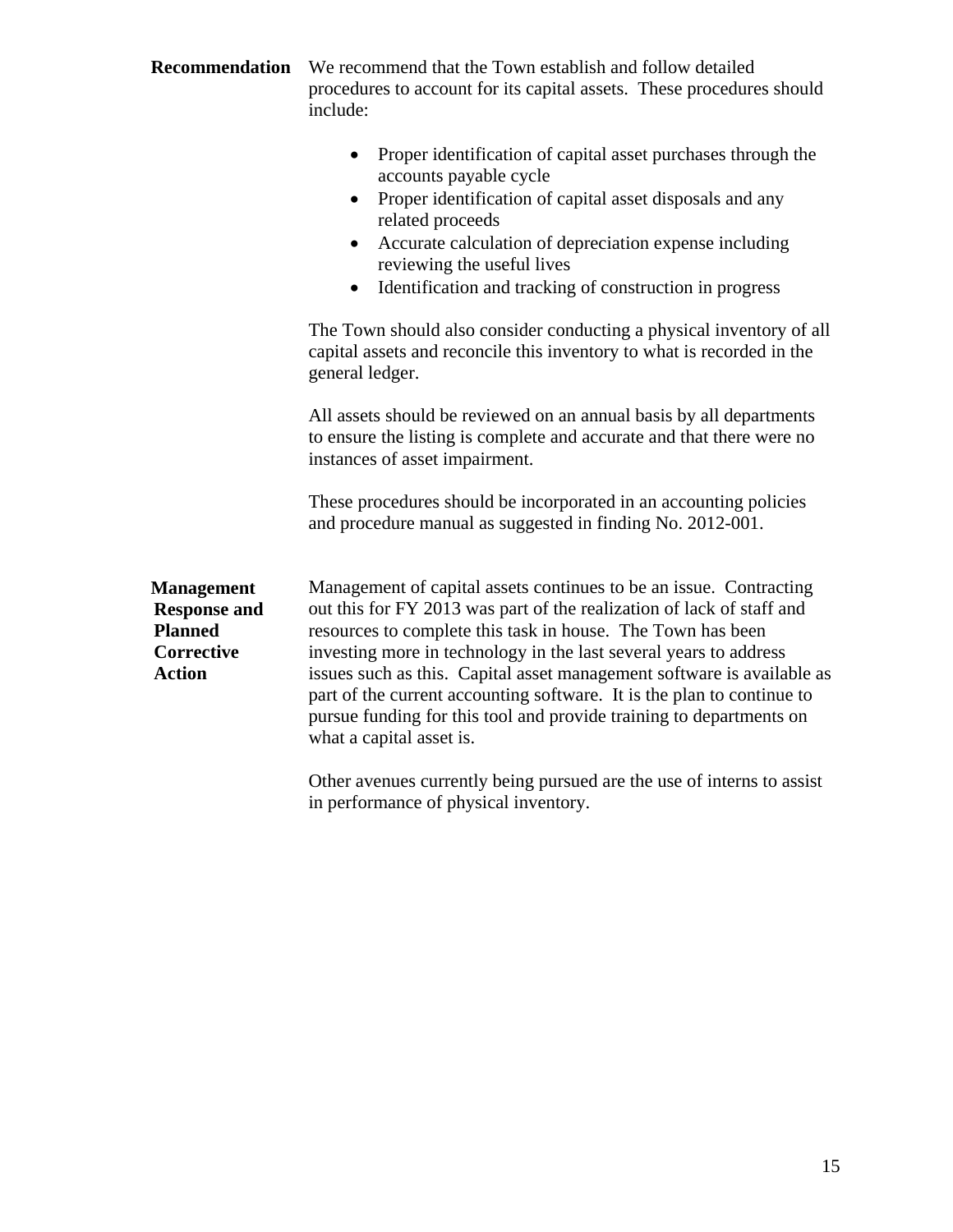# **III. FEDERAL AWARD FINDINGS AND QUESTIONED COSTS**

| 2013-001                                                                                  | <b>Subrecipient Monitoring</b>                                                                                                                                                                                                                                                                                                                                                                                                                                                                                                                                                                                                                                                                                                                                                                                                                                                                                                                                                                                                                                                                                                                                                                                                                                                                                                           |
|-------------------------------------------------------------------------------------------|------------------------------------------------------------------------------------------------------------------------------------------------------------------------------------------------------------------------------------------------------------------------------------------------------------------------------------------------------------------------------------------------------------------------------------------------------------------------------------------------------------------------------------------------------------------------------------------------------------------------------------------------------------------------------------------------------------------------------------------------------------------------------------------------------------------------------------------------------------------------------------------------------------------------------------------------------------------------------------------------------------------------------------------------------------------------------------------------------------------------------------------------------------------------------------------------------------------------------------------------------------------------------------------------------------------------------------------|
| <b>Type of Finding</b>                                                                    | <b>Significant Deficiency over Compliance</b>                                                                                                                                                                                                                                                                                                                                                                                                                                                                                                                                                                                                                                                                                                                                                                                                                                                                                                                                                                                                                                                                                                                                                                                                                                                                                            |
| Program                                                                                   | Community Development Block Grant CFDA #14.228                                                                                                                                                                                                                                                                                                                                                                                                                                                                                                                                                                                                                                                                                                                                                                                                                                                                                                                                                                                                                                                                                                                                                                                                                                                                                           |
| Criteria                                                                                  | The Town must perform monitoring of subrecipients by obtaining a<br>copy of the subrecipients' federal single audit if one was required.<br>The contract that is drafted between the Town and the subrecipient<br>must contain certain language under OMB Circular A-133 including<br>the source of funding and the federal CFDA number.                                                                                                                                                                                                                                                                                                                                                                                                                                                                                                                                                                                                                                                                                                                                                                                                                                                                                                                                                                                                 |
| <b>Condition</b>                                                                          | Town personnel did not inquire of the subrecipient whether or not<br>they received a federal single audit. The written contracts did not<br>identify the source of funding or the federal CFDA number.                                                                                                                                                                                                                                                                                                                                                                                                                                                                                                                                                                                                                                                                                                                                                                                                                                                                                                                                                                                                                                                                                                                                   |
|                                                                                           | <b>Questioned Costs</b> No costs were questioned.                                                                                                                                                                                                                                                                                                                                                                                                                                                                                                                                                                                                                                                                                                                                                                                                                                                                                                                                                                                                                                                                                                                                                                                                                                                                                        |
| <b>Context</b>                                                                            | Of the three subrecipients who received \$100,394, this particular<br>subrecipient received \$93,000.                                                                                                                                                                                                                                                                                                                                                                                                                                                                                                                                                                                                                                                                                                                                                                                                                                                                                                                                                                                                                                                                                                                                                                                                                                    |
| <b>Effect</b>                                                                             | The organization failed to comply with the requirements.                                                                                                                                                                                                                                                                                                                                                                                                                                                                                                                                                                                                                                                                                                                                                                                                                                                                                                                                                                                                                                                                                                                                                                                                                                                                                 |
| Cause                                                                                     | Management was unaware of this requirement.                                                                                                                                                                                                                                                                                                                                                                                                                                                                                                                                                                                                                                                                                                                                                                                                                                                                                                                                                                                                                                                                                                                                                                                                                                                                                              |
| <b>Recommendation</b>                                                                     | We recommend that management implement controls to ensure that<br>single audit requirements are included in subrecipient contracts, and<br>that, as applicable, the subrecipient single audit reports are obtained,<br>reviewed and followed up upon with each subrecipient.                                                                                                                                                                                                                                                                                                                                                                                                                                                                                                                                                                                                                                                                                                                                                                                                                                                                                                                                                                                                                                                             |
| <b>Management</b><br><b>Response and</b><br><b>Planned</b><br>Corrective<br><b>Action</b> | The Town has contracted the grant administration of the Community<br>Development Block Grant (CDBG) since 2000. The Town is in a<br>Consortium with the other Washington County communities, and the<br>Consortium implements and administers the grant funding. The<br>Town understands it is ultimately responsible for all financial<br>reporting and requirements associated with federal grant funding;<br>however, it did not have any reason to believe that any requirements<br>were not being met. The CDBG grant is the only grant that the Town<br>administers that has sub-recipients up until this fiscal year. The<br>Town staff did not oversee any other programs where this<br>requirement would be required. Upon recognition of the deficiency<br>from the auditors, the Town informed the contractor at the<br>Consortium of the requirement and directed that they implement this<br>action. This was also reiterated in a face-to-face meeting with the<br>contractor and the Town Manager. The Town will implement<br>controls to ensure that single audit requirements are included in sub-<br>recipient contracts and that, as applicable, the sub-recipient single<br>audit reports are obtained, reviewed, and followed up upon with each<br>sub-recipient. By the end of March, the Town will have a written |